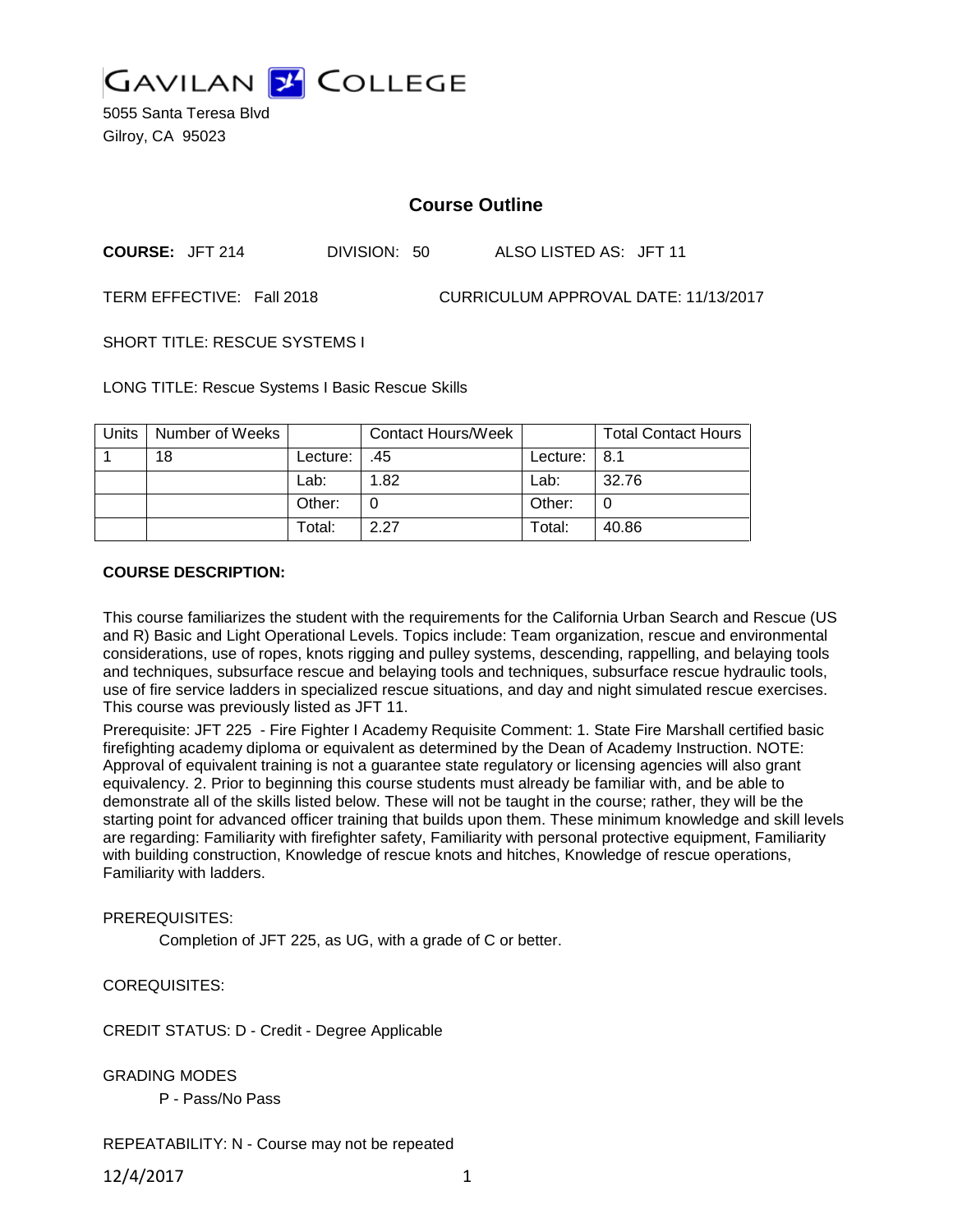# SCHEDULE TYPES:

- 02 Lecture and/or discussion
- 03 Lecture/Laboratory
- 04 Laboratory/Studio/Activity

# **STUDENT LEARNING OUTCOMES:**

1. Demonstrate techniques to perform victim rescues safely and effectively when working around the structural collapse of a building including planning, utilizing system attachments, anchor systems, safety lines and ladders, and providing medical care to victims,

Measure of assessment: Scenario Training, Skills Exam

# **CONTENT, STUDENT PERFORMANCE OBJECTIVES, OUT-OF-CLASS ASSIGNMENTS**

Curriculum Approval Date: 11/13/2017

LECTURE CONTENT:

- I. The California Urban Search & Rescue System
- 1. Four levels of operational capability
- 2. Training
- 3. Five general construction categories
- II. Rescue Operations
- 1. Four phases of structural collapse
- 2. Checklist for the management of a structural collapse rescue
- 3. US&R search described
- 4. The search marking system
- III. US&R Safety and Medical Care for Victims
- 1. General hazards of a structural collapse
- 2. Four general types of building construction hazards
- 3. Four types of collapse patterns
- 4. Necessary personal protective equipment to use during an incident
- 5. Safety and medical considerations to take during an incident
- 6. Injuries associated with a structural collapse
- 7. Basic infectious disease precautions to take during an incident
- IV. US&R Planning and Preparation
- 1. Legal authority and responsibility for US&R
- 2. Development of a vulnerability and hazard assessment
- 3. Resources for a US&R incident
- 4. Effective response coordination
- 5. Training needed for local resources
- 6. Budgetary needs during a US&R incident
- 7. ICS, SEMS, and NIMS as they relate to a US&R incident
- 8. Communications necessary for a US&R incident
- 9. Scene control
- 10. Federal and State resources

LAB CONTENT

- V. RESCUE KNOTS AND HITCHES
- 1. Six required knots
- 2. RSI required knots
- VI. Anchor systems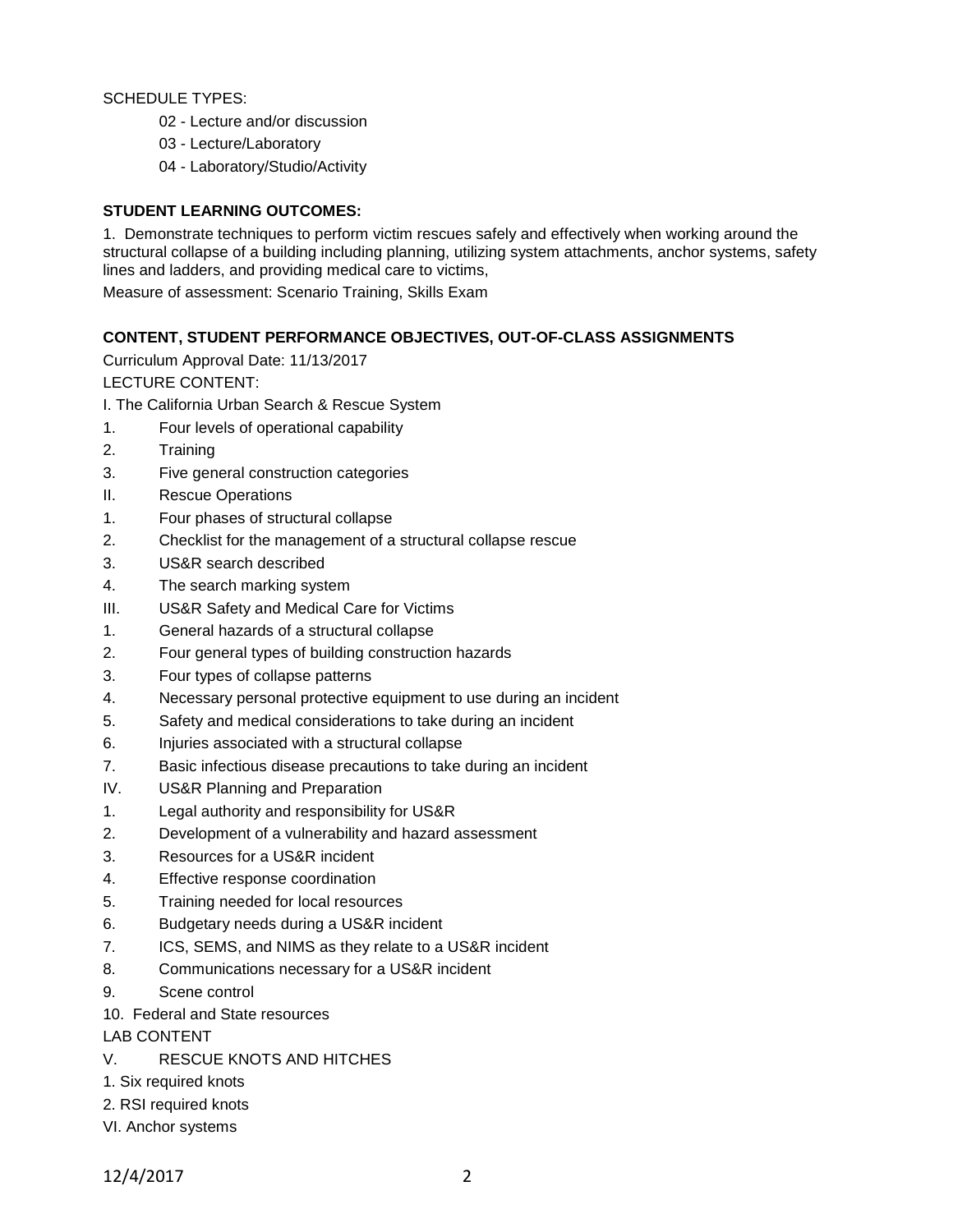- 1. Considerations when selecting anchors
- 2. Types of anchors
- VII. Rescuer and ambulatory victim packaging
- 1. Rescue harnesses and rescuer packaging
- 2. Donning class III harnesses
- 3. Packaging a victim
- VIII. System attachments and fall restraint
- 1. System attachments
- 2. Attaching a rescuer
- 3. Attaching an ambulatory
- 4. Attaching a rescue litter to a rope rescue system
- IX. Belay/Safety Line Systems
- 1. Key points regarding the operation of a belay/safety line system
- 2. Belay/safety line configurations
- 3. Lowering operations-basic configuration
- 4. Retrieval operations-basic configuration
- 5. System variations
- X. Rappelling/Descending
- 1. Descending techniques
- 2. Rappelling techniques
- XI. Lifting and moving heavy objects
- 1. Tools types, capabilities, and safety considerations
- 2. Types of jacks, operating principles, and safety precautions
- 3. Personal protective equipment, safety precautions and medical precautions
- 4. Rescue team positions
- 5. Raising, stabilizing, rotating, and lowering a heavy object
- 6. Extricating a victim from under the object.
- XII. Breaking and Breaching
- 1. Tool types, capabilities, and safety considerations when breaking and breaching.
- 2. Light-frame structure design
- 3. Appropriate personal protective equipment, safety precautions, and medical precautions.
- 4. Breaking and breaching operations
- XIII. Ladder Rescue Systems
- 1. Ladder slide
- 2. Exterior leaning ladder
- 3. Interior leaning ladder
- 4. Cantilever ladder
- 5. Ladder gin
- 6. Ladder "A" frame
- XIV. Shoring systems
- 1. Techniques to mitigate structure collapse hazards
- 2. Steps involved during shoring size-up
- 3. Positions, roles, and responsibilities of the shoring team
- 4. Types of shoring systems
- 5. Basic tools and equipment for emergency shoring operations
- 6. Timber Spot Shore
- 7. Two-post Vertical Shore
- 8. Horizontal Shore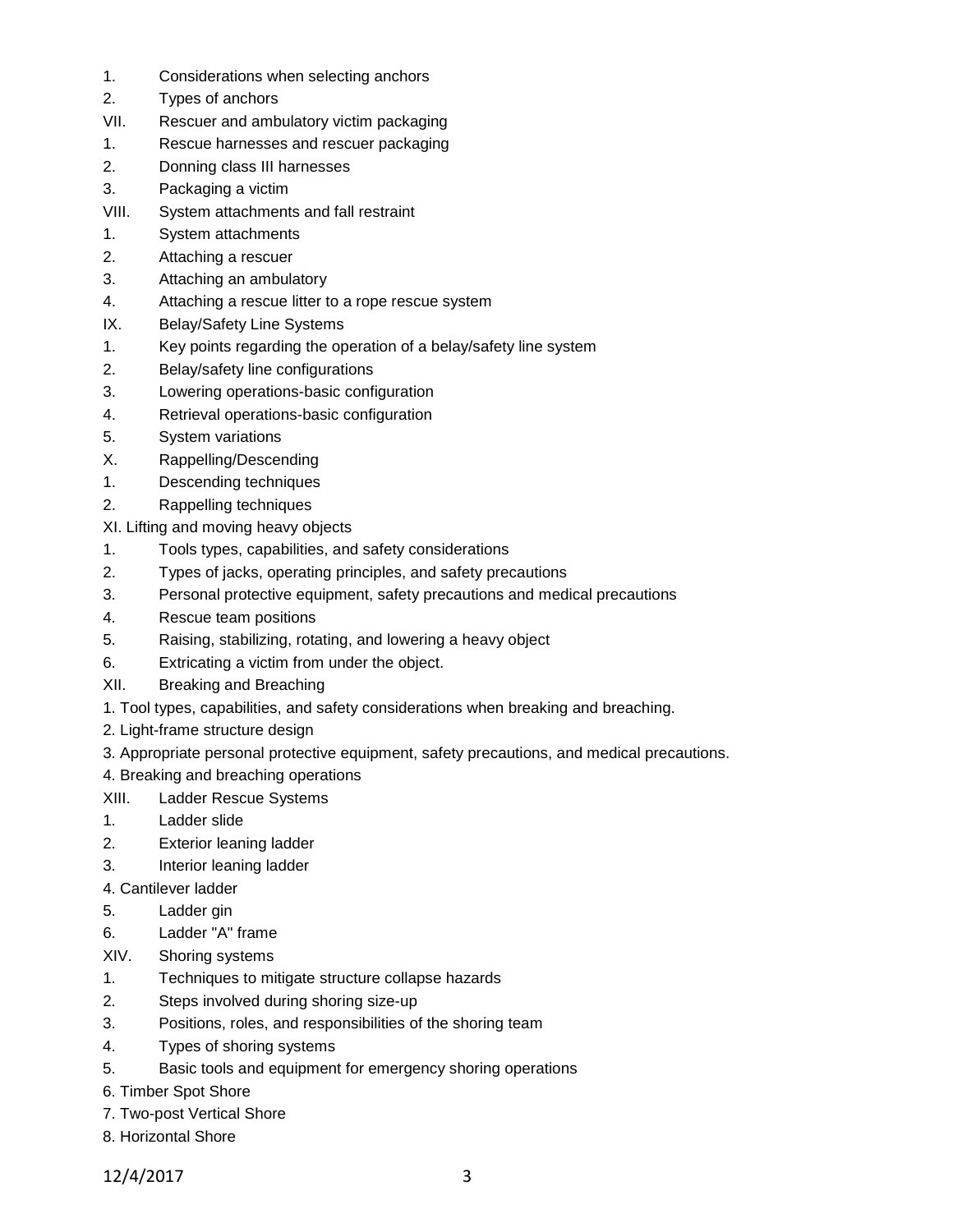- 9. Window and Door Shore
- 10. Sloped Surface Shore with Cribbing
- 11. Split Sole Raker Shore System

### **METHODS OF INSTRUCTION:**

Lecture, discussion, scenario training and demonstration will serve as the medium of instruction.

#### **OUT OF CLASS ASSIGNMENTS:**

Required Outside Hours:

Assignment Description: Reading Assignment: Review types of collapse patterns in Rescue Systems 1 Student Manual.

Required Outside Hours: Assignment Description: Writing Assignment: List different types of ladder systems and describe their uses and components.

# **METHODS OF EVALUATION:**

Skill demonstrations Skills Exam, Scenario Skill Demonstration Objective examinations

# **REPRESENTATIVE TEXTBOOKS:**

Required Representative Textbooks California State Fire Training. Rescue Systems 1 - Basic Rescue Skills Student Manual. California State Fire Training,2010. The California State Fire Marshal has updated textbook and materials 2010, no further textbook updates. Reading Level of Text, Grade: 12 Verified by: Doug Achterman

# **ARTICULATION and CERTIFICATE INFORMATION**

Associate Degree: CSU GE: IGETC: CSU TRANSFER: Not Transferable UC TRANSFER: Not Transferable

SUPPLEMENTAL DATA: Basic Skills: N Classification: Y Noncredit Category: Y Cooperative Education: Program Status: 1 Program Applicable Special Class Status: N CAN: CAN Sequence: CSU Crosswalk Course Department: CSU Crosswalk Course Number: